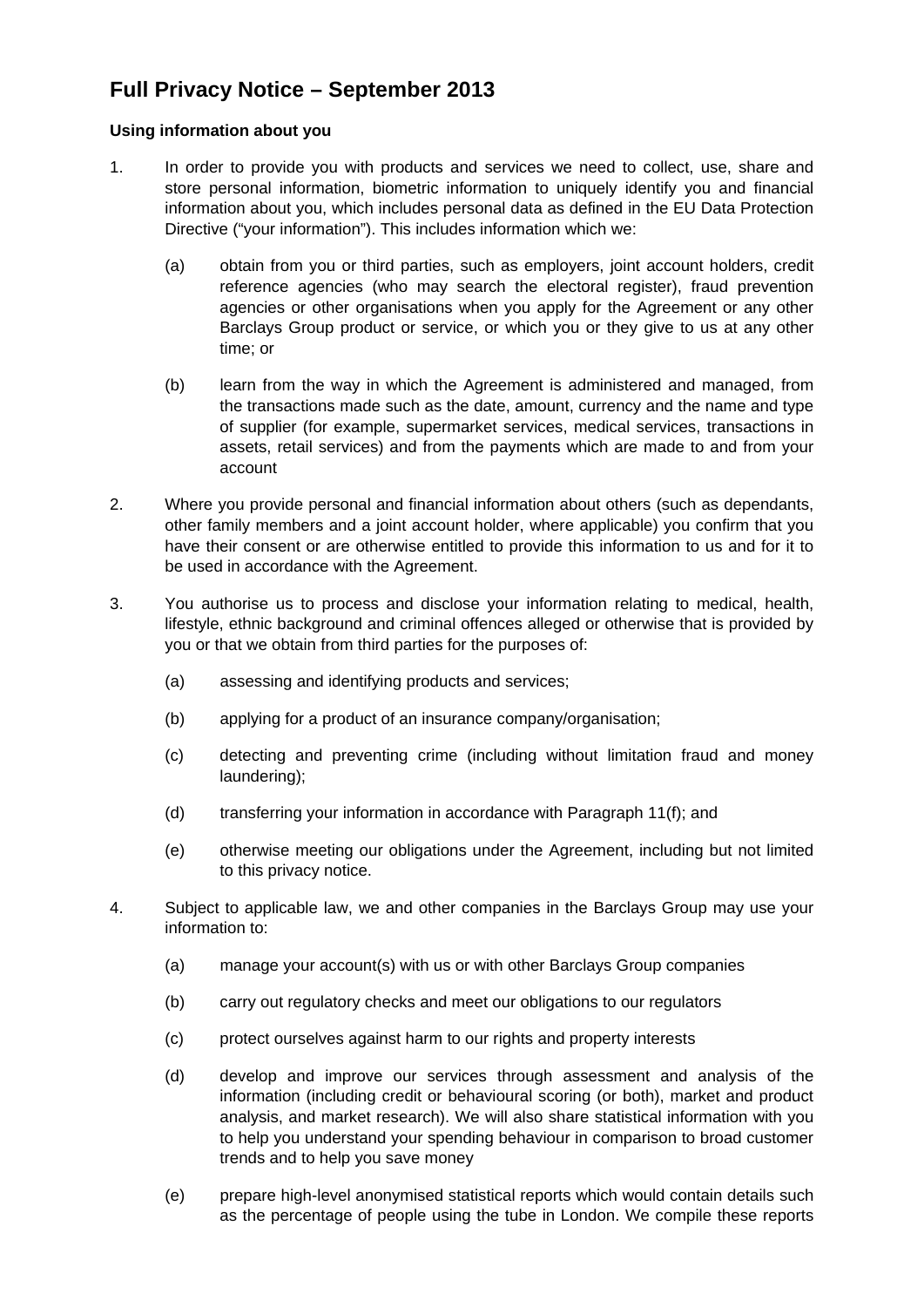from information about you and other Barclays customers. The information in these reports is never personal and you will never be identifiable from them. We may share these statistical and anonymised reports with third parties including non-Barclays companies

- (f) prevent and detect fraud, money laundering and other crime (such as identity theft)
- (g) check if you are in the country where your payments are being made in instances where we suspect fraud on your account. We do this by using your mobile phone number to confirm whether your card and mobile phone are in or near the same country. This can help prevent fraud on your account and reduce the likelihood of your payments being rejected while you are abroad. We will not use this information for any other purpose. You can ask us to stop applying this fraud protection to your account by writing to us or calling us, or
- (h) improve the relevance of marketing messages we may send you (which you can opt out of as stated below).
- 5. We may also monitor or record any communications between you and us including telephone calls. We will use these recordings to check your instructions to us, to analyse, assess and improve our services to customers, and for training and quality purposes. For security and to prevent and detect crime we may use CCTV in and around our premises to monitor and collect images or recordings of your voice (or both).
- 6. We and other members of the Barclays Group may use your information to inform you by letter, telephone, text (or similar) messages, digital television, email and other electronic methods, about products and services (including those of others) which may be of interest to you. You may tell us at any time if you do not wish to receive marketing communications from us and/or other members of the Barclays Group by writing to us providing your full name, address and account details (please refer to the Section G of your Agreement for contact details or inform your usual Barclays contact). You can choose to receive specific content from us which does not affect your decision to opt in or out. For example, if you chose to receive a service which includes the provision of information from us, then you will continue to receive such communications until you end that service.
- 7. Where we and other members of the Barclays Group collect, use, share and store your information by way of electronic instructions and/or communications, such instructions and communications will be subject to the terms of Section A of your Agreement.
- 8. We give your information to and receive information from credit reference agencies and fraud prevention agencies. We and other organisations may access and use this information to prevent and detect fraud, money laundering and other crimes and to make credit assessments. Examples of circumstances when your information or information relating to your partner or other members of your household may be shared include:
	- (a) checking details on applications for products and services, and credit and creditrelated, or other, facilities;
	- (b) managing credit and credit-related accounts or facilities;
	- (c) recovering debt;
	- (d) checking details on proposals and claims for all types of insurance;
	- (e) checking details of job applicants and employees; and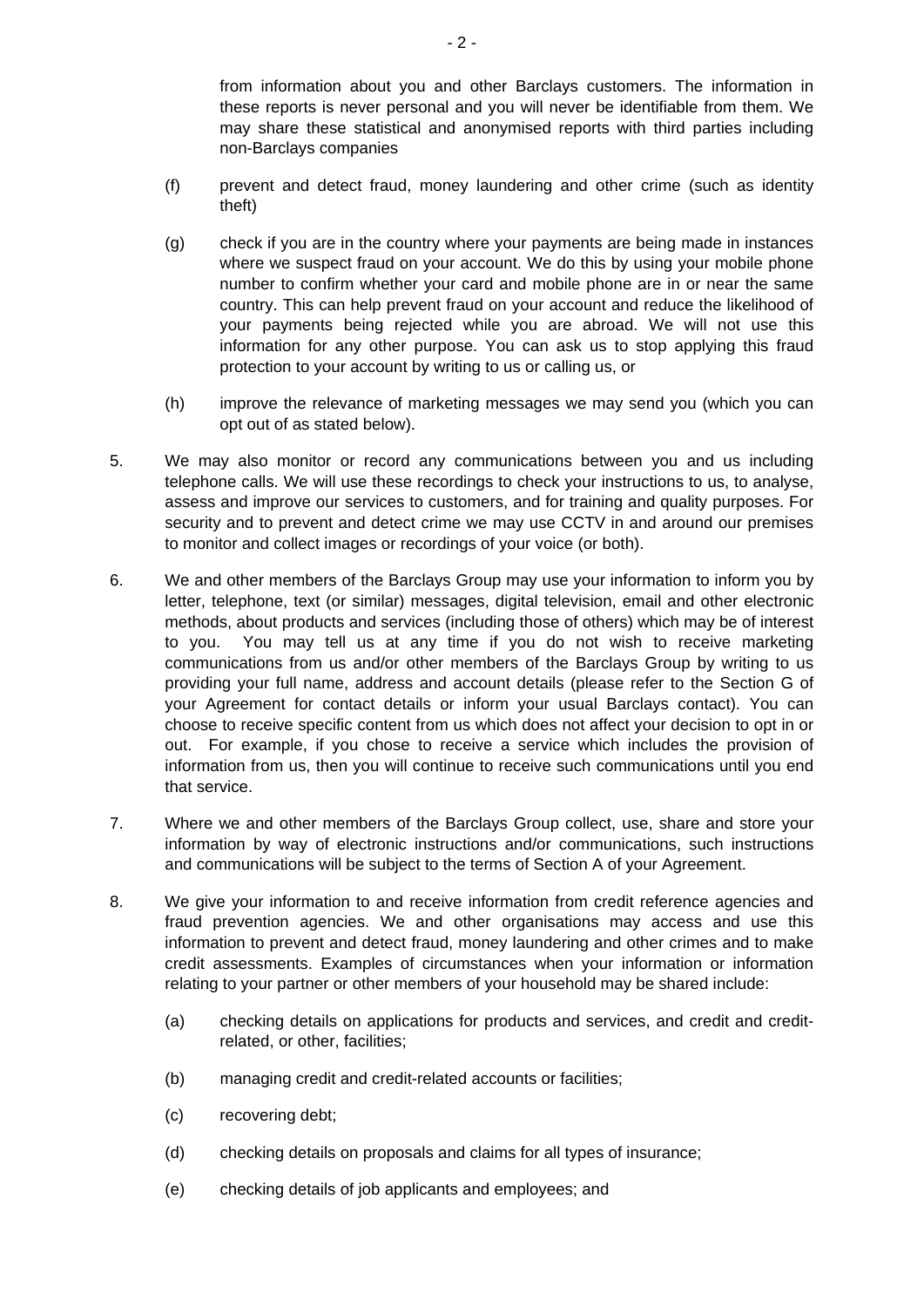- (f) making enquiries when you ask for any lending products or investment products and to assist in managing your account.
- 9. Information held about you by the credit reference agencies may already be linked to records relating to your partner or members of your household where a financial "association" has been created. Any enquiry we make at a credit reference agency may be assessed with reference to any "associated" records. Another person's record will be "associated" with yours when:
	- (a) you make a joint application;
	- (b) you advise us of a financial association with another person; or
	- (c) if the credit reference agencies have existing linked or "associate" records.

This "association" will be taken into account in all future applications by either or both of you and will continue until one of you applies to the credit reference agencies and is successful in filing a "disassociation". We do not give information about savings accounts to credit reference agencies.

- 10. Credit reference agencies keep a record of our enquiries and may record, use and give out information we give them to other lenders, insurers and other organisations. If false or inaccurate information is provided or fraud is suspected details may be passed to fraud prevention and credit reference agencies. Law enforcement agencies may access and use this information. The information recorded by fraud prevention agencies may be accessed and used by organisations in a number of countries including the jurisdiction in which we provide services to you, the UK and in other countries. Please contact us if you want to receive details of the relevant fraud prevention agencies.
- 11. We may disclose information about you and the management of the Agreement to the following, wherever located in the world:
	- (a) other companies within the Barclays Group (that are subject to a similar duty of confidentiality);
	- (b) our partners, and companies and organisations that provide marketing services to us at our request and under our direction (that are subject to a similar duty of confidentiality);
	- (c) other companies or organisations that assist us in reviewing your financial position, to process transactions in the exercise of our discretion under the Agreement where applicable or arising from recommendations made by us to you; for example, to obtain product quotes and recommend and complete a product purchase with a product provider;
	- (d) companies and organisations providing a service to us or acting as our agents, including, but not limited to, sub-contractors (including their agents) and professional advisers, on the understanding that they will keep your information confidential;
	- (e) companies and organisations that assist us to process transactions under the Agreement, including, but not limited to, executing trades on an exchange;
	- (f) anyone to whom we may transfer our rights and/or obligations under the Agreement;
	- (g) any third party as a result of any restructure, sale or acquisition of any company within the Barclays Group, provided that any recipient uses your information for the same purposes as it was originally supplied to us and/or used by us;